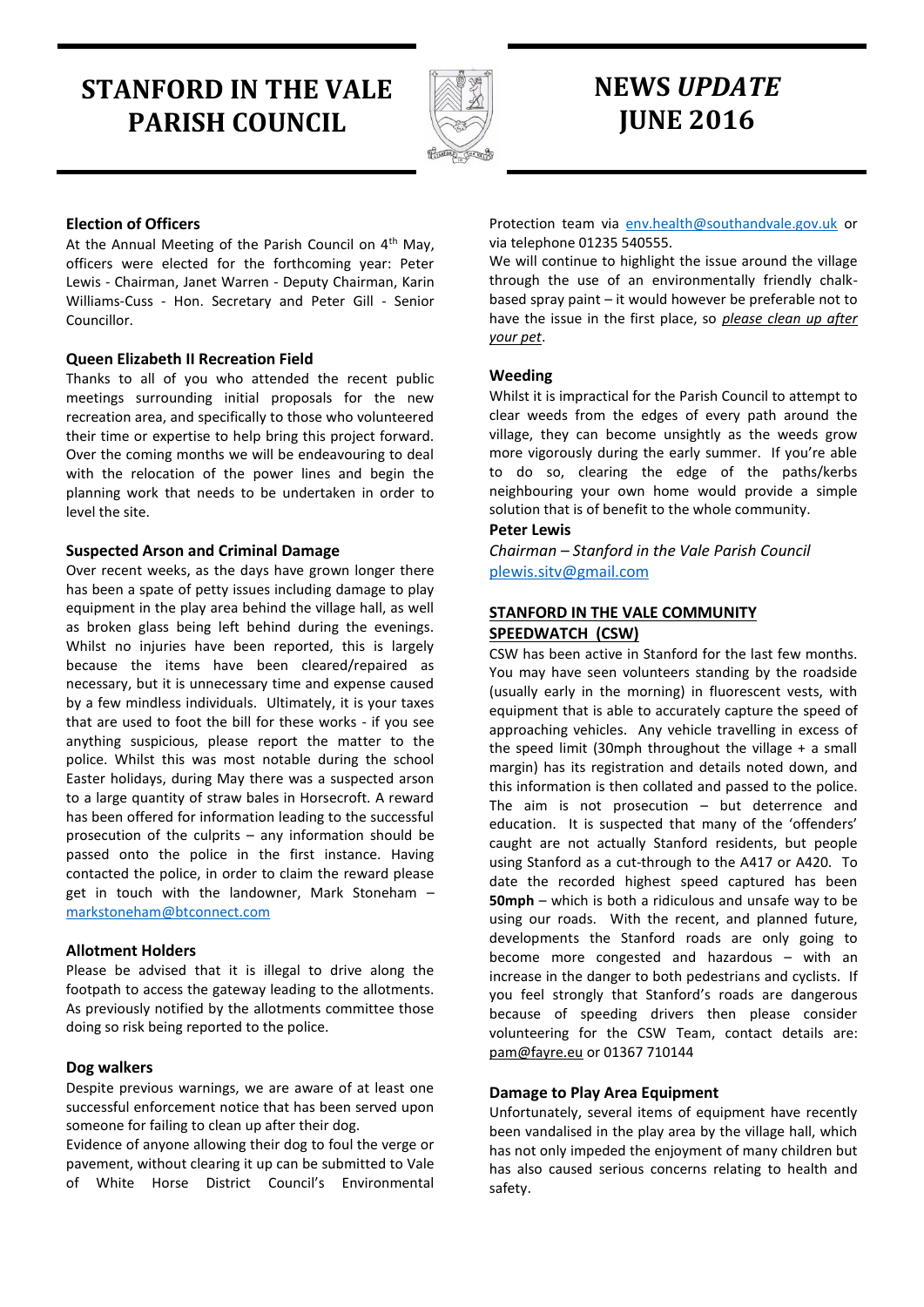If anyone is aware of who is committing this mindless vandalism, please contact one of the Parish Councillors or contact the Police direct

## **Broken Glass in Play Area and Millennium Green**

About 15 broken beer bottles have now been found in the above areas which are prime locations for families with small children to play. This is unacceptable, so if you are aware of who is doing this, please ask them to stop before someone is seriously hurt.

Broken bottles have been found near to the Preschool entrance/ the gates/ the school gardening club adopted area and the back/ side of the Millennium Green - please be aware!

## **Job Advert - Preschool Administrative Assistant**

The Preschool is looking to recruit an administrative assistant to work 8 hours a week from September 2016. Please contact the Manager for more details or to apply for the post. Deadline for applications is 27th June

# **Stanford in the Vale Public Purposes Charity (PPC) – mid May 2016**

| The Trustees met on Thursday 28 <sup>th</sup> April 2016. |                             |  |  |
|-----------------------------------------------------------|-----------------------------|--|--|
| The current Trustees are as follows:                      |                             |  |  |
| Roy Walker - (Hon. Chairman)                              |                             |  |  |
| Paul Corrigan                                             | Kathleen Campbell-Cave      |  |  |
| Joyce Gardner                                             | <b>Bill Grant</b>           |  |  |
| Julia Grinsted                                            | <b>Andrew Higgins</b>       |  |  |
| Roger Griffin                                             | Dan Huby                    |  |  |
| Alan Robinson                                             | David Axford - (Hon. Clerk) |  |  |

Approved Grant Applications still outstanding at 15<sup>th</sup> May 2016 and those awaiting further information include:

- The agreed grant of up to £5,000 for the revised proposal from the Parochial Church Council (PCC) for support for a grant to open part of the church wall on to Church Green in order to make the memorial more inclusive for the village as a whole is still outstanding. It is thought that the work will be carried out soon, but it was noted that if it is not completed in 2016 the grant application will be annulled and an application will need to be made again.
- With regard to the request for support for the SitV CE Primary School to improve the Foundation outside area the Trustees agreed that a grant of 1:1 matched-funding with funds raised by the Parents Association and FOSS (Friends of Stanford School) up to a maximum of £10k should be offered to the school. This grant offer remains outstanding.
- The Trustees have agreed to visit the SitV Preschool, to discuss their grant for the purchase of lockable storage cupboards for confidential information and custom built storage for equipment. The details of the request are yet to be finalised.
- A request for support from the SitV Local History Association to publish a book entitled "The Living Churchyard: A Guide to God's Acre" concerning the history of St Denys Churchyard and the wildlife sanctuary established there, was considered. A grant

of £440, which comprised 80% of the cost of producing 50 copies, was agreed.

- A request from the St Denys Parochial Church Council (PCC) to pay for a booklet on the history of the church building was delayed owing to possible inaccuracies in the text. These will be considered by the PCC.
- A grant to support the installation of a defibrillator in Hatford was approved after the Trustees confirmed that Hatford lies within the Stanford in the Vale parish. A sum of £1,658.10 was approved.
- A request by the Stanford Book Club for £250 to purchase bookshelves for the club's books in the Huddle Café was approved by the Trustees.
- The Huddle management made a request for support to set up an internet café in the Huddle. The Trustees decided that, while the idea of an internet café open to all in the village sounded attractive, the charity was not able to support a financial business directly. It would be possible for a village organisation to ask for support if it wished to sponsor such a venture and look after matters of security and control of usage.

## Allotments:

This spring there have been a number of changes in the allotments. Two new allotment holders have taken over allotments in the Jubilee allotments and also three new allotment holders are now in the Old Allotments. As a result, and following a questionnaire to those on the waiting list, the waiting list has now fallen to 4 villagers.

Hedge trimming and some water problems have been sorted out.

As usual, Allotment holders are reminded that, if they do not keep up their allotments according to the Rules laid down by the Trustees, their allotment holding will be withdrawn and given to the next villager on the waiting list.

Any parishioner who wishes his or her name to be added to the allotment waiting list should please contact Paul Corrigan on 01367 718325.

#### **Villagers are reminded of the** *PPC Trust Mission Statement:*

*"Striving to improve and strengthen the community within Stanford-in-the-Vale by providing a source of finance for projects that will benefit the parish."*

Success of course depends on such projects being brought forward. The village organisations and societies which feel the need to improve their facilities are encouraged to make grant requests.

The Trust continues to have around £20,000 to £25,000 per year available for grants. Grant Applications are made to the Trustees through the Hon. Clerk/Correspondent, who can supply Grant Application Forms on request either by e-mail or hard copy. (Tel: 01367 718 480)

The next meeting of the Trustees will be on Thursday 28<sup>th</sup> July 2016 to be held in the Village Hall Committee Room. David N. Axford - Hon. Clerk/Correspondent, SitV Public Purposes Charity.